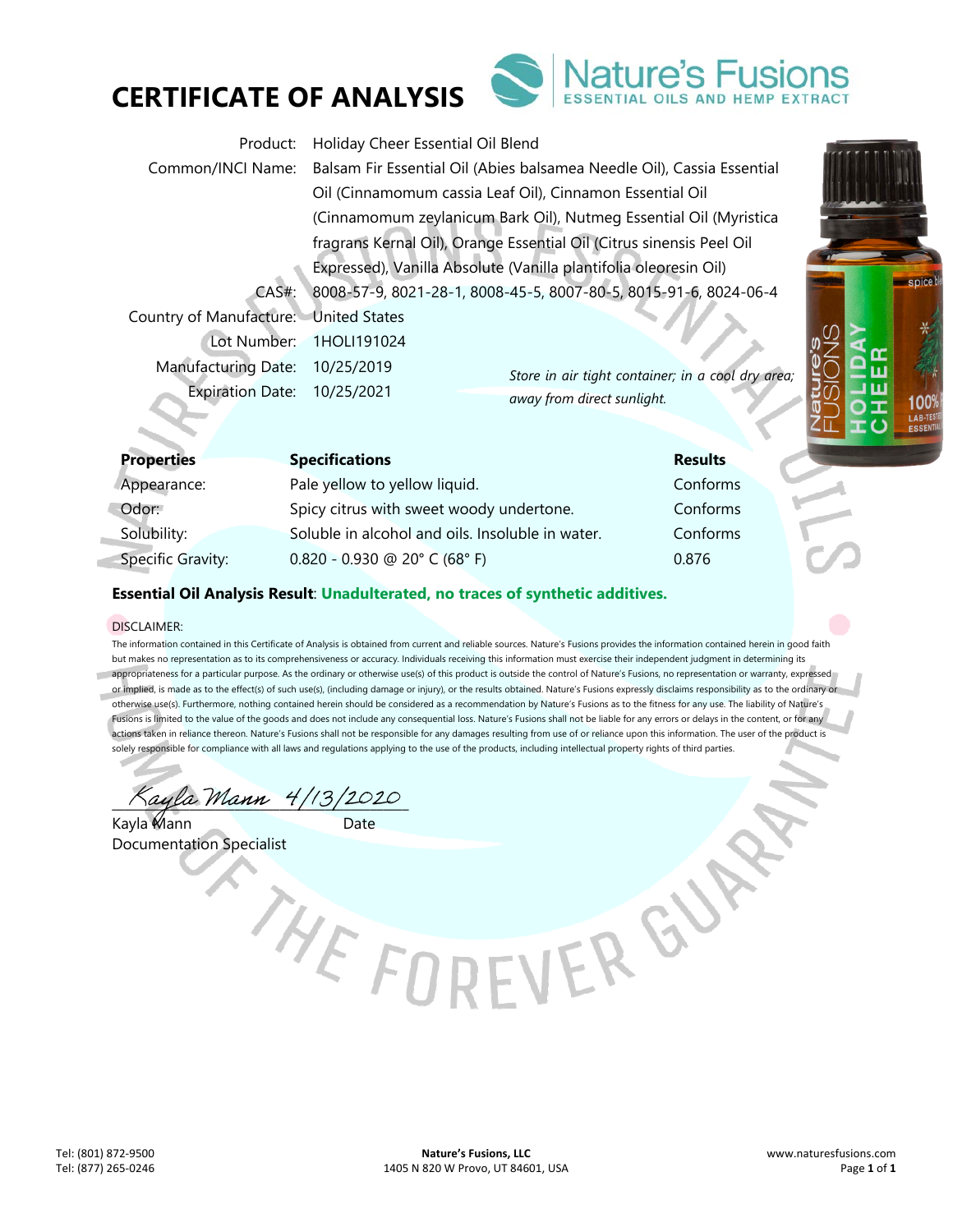# **CERTIFICATE OF ANALYSIS**



| Product:                   | Holiday Cheer Essential Oil Blend                                      |                                                                      |  |
|----------------------------|------------------------------------------------------------------------|----------------------------------------------------------------------|--|
| Common/INCI Name:          | Balsam Fir Essential Oil (Abies balsamea Needle Oil), Cassia Essential |                                                                      |  |
|                            | Oil (Cinnamomum cassia Leaf Oil), Cinnamon Essential Oil               |                                                                      |  |
|                            |                                                                        | (Cinnamomum zeylanicum Bark Oil), Nutmeg Essential Oil (Myristica    |  |
|                            |                                                                        | fragrans Kernal Oil), Orange Essential Oil (Citrus sinensis Peel Oil |  |
|                            |                                                                        | Expressed), Vanilla Absolute (Vanilla plantifolia oleoresin Oil)     |  |
| CAS#:                      | 8021-28-1, 8007-80-5, 8015-91-6, 8008-45-5, 8008-57-9, 8024-06-4       |                                                                      |  |
| Country of Manufacture:    | <b>United States</b>                                                   |                                                                      |  |
| Lot Number: HOLI1108       |                                                                        |                                                                      |  |
| Manufacturing Date:        | 11/8/2018                                                              | Store product in full, tightly closed containers in                  |  |
| Expiration Date: 11/8/2020 |                                                                        | a cool dry place.                                                    |  |

| <b>Properties</b> | <b>Specifications</b>                            | <b>Results</b> |
|-------------------|--------------------------------------------------|----------------|
| Appearance:       | Pale yellow to yellow liquid.                    | Conforms       |
| Odor:             | Spicy citrus with sweet woody undertone.         | Conforms       |
| Solubility:       | Soluble in alcohol and oils. Insoluble in water. | Conforms       |
| Specific Gravity: | $0.842 - 1.070$ @ 20° C (68° F)                  | 0.874          |

### **Essential Oil Analysis Result**: **Unadulterated, no traces of synthetic additives.**

#### DISCLAIMER:

The information contained in this Certificate of Analysis is obtained from current and reliable sources. Nature's Fusions provides the information contained herein in good faith but makes no representation as to its comprehensiveness or accuracy. Individuals receiving this information must exercise their independent judgment in determining its appropriateness for a particular purpose. As the ordinary or otherwise use(s) of this product is outside the control of Nature's Fusions, no representation or warranty, expressed or implied, is made as to the effect(s) of such use(s), (including damage or injury), or the results obtained. Nature's Fusions expressly disclaims responsibility as to the ordinary or otherwise use(s). Furthermore, nothing contained herein should be considered as a recommendation by Nature's Fusions as to the fitness for any use. The liability of Nature's Fusions is limited to the value of the goods and does not include any consequential loss. Nature's Fusions shall not be liable for any errors or delays in the content, or for any actions taken in reliance thereon. Nature's Fusions shall not be responsible for any damages resulting from use of or reliance upon this information. The user of the product is solely responsible for compliance with all laws and regulations applying to the use of the products, including intellectual property rights of third parties.

 $\land$ ayla Mann  $8/28/2019$ 

Kayla Mann ann an Date Documentation Specialist